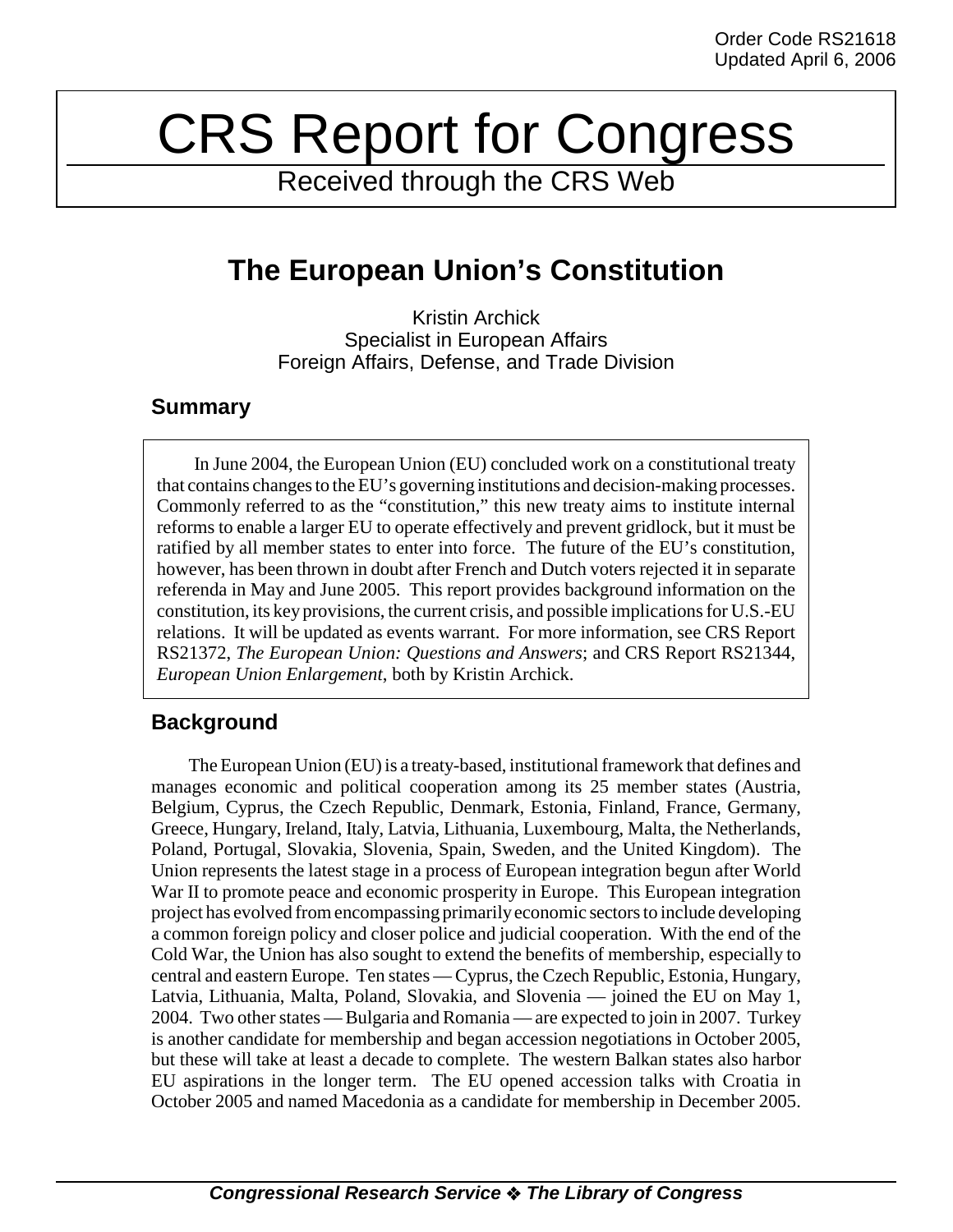The EU represents a unique form of cooperation among sovereign states that has been built through a series of binding treaties. EU members work together through common institutions that embody the EU's dual supranational and intergovernmental character. Different policy areas have different decision-making procedures; economic, trade, and social policies, for example, are currently decided by a complicated system of majority voting, while decisions relating to foreign and security policy require consensus. Critics have long charged that the EU's decisionmaking processes are too slow and cumbersome, and that the EU's institutions are overly complex, lack transparency, and are unintelligible to the average European citizen.

Key institutional reforms in the EU's December 2000 Treaty of Nice were intended to enable an enlarged Union of 25 or more to function effectively. Skeptics argued, however, that Nice set up an even more complex and less efficient decision-making process. Thus, EU

#### **EU Institutions**

The *European Commission* is essentially the EU's executive and has the exclusive right of legislative initiative. It ensures that the provisions of the Treaties are carried out properly. The 25 Commissioners, including a President, are appointed by agreement among the governments of the member states for five-year terms. Each Commissioner holds a distinct portfolio (e.g., agriculture). The President of the Commission sets its policy priorities, organizes its work, and represents the Commission internationally.

The *Council of the European Union (Council of Ministers)* is comprised of ministers from the national governments. As the main decision-making body, it enacts legislation based on proposals put forward by the Commission. Different ministers participate depending on the subject under consideration (e.g., economics ministers could convene to discuss unemployment policy). The presidency of the Council currently rotates among the member states for a period of six months.

The *European Council* brings together the Heads of State or Government of the member states and the President of the Commission at least twice a year. It acts principally as a guide and driving force for EU policy.

The *European Parliament* consists of 732 members. Since 1979, they have been directly elected in each member state for five-year terms. The Parliament cannot enact laws like national parliaments, but it shares "co-decision" power in some areas with the Council of Ministers and can amend or reject the EU's budget.

The *Court of Justice* interprets EU law and its rulings are binding; a *Court of Auditors* monitors the Union's financial management. Additionally, a number of advisory bodies represent economic, social, and regional interests.

leaders in December 2001 announced they would convene a Convention on the Future of Europe to reform EU decision-making further and review EU structures ahead of enlargement in May 2004.

## **Toward a European Constitution**

**The Convention on the Future of Europe.** The Convention began work in March 2002 in Brussels, Belgium. EU member states appointed former French President Valéry Giscard d'Estaing to serve as chairman, and charged the 105-member Convention with addressing several key tasks, including examining and better defining the distribution of power between the EU's institutions and the member states; encouraging the development of the EU as a coherent foreign policy actor; and strengthening the Union's democratic legitimacy. In October 2002, the Convention decided to develop a draft constitutional treaty — commonly referred to as a "constitution" — to merge and reorganize the EU's four existing treaties into a single document and lay out new proposals for institutional reform. In July 2003, the Convention finalized a 240-page "Draft Treaty establishing a Constitution for Europe" and concluded its work. The draft was divided into four parts: Part One set out the definition and objectives of the Union and outlined its competences and institutional framework; Part Two enshrined the EU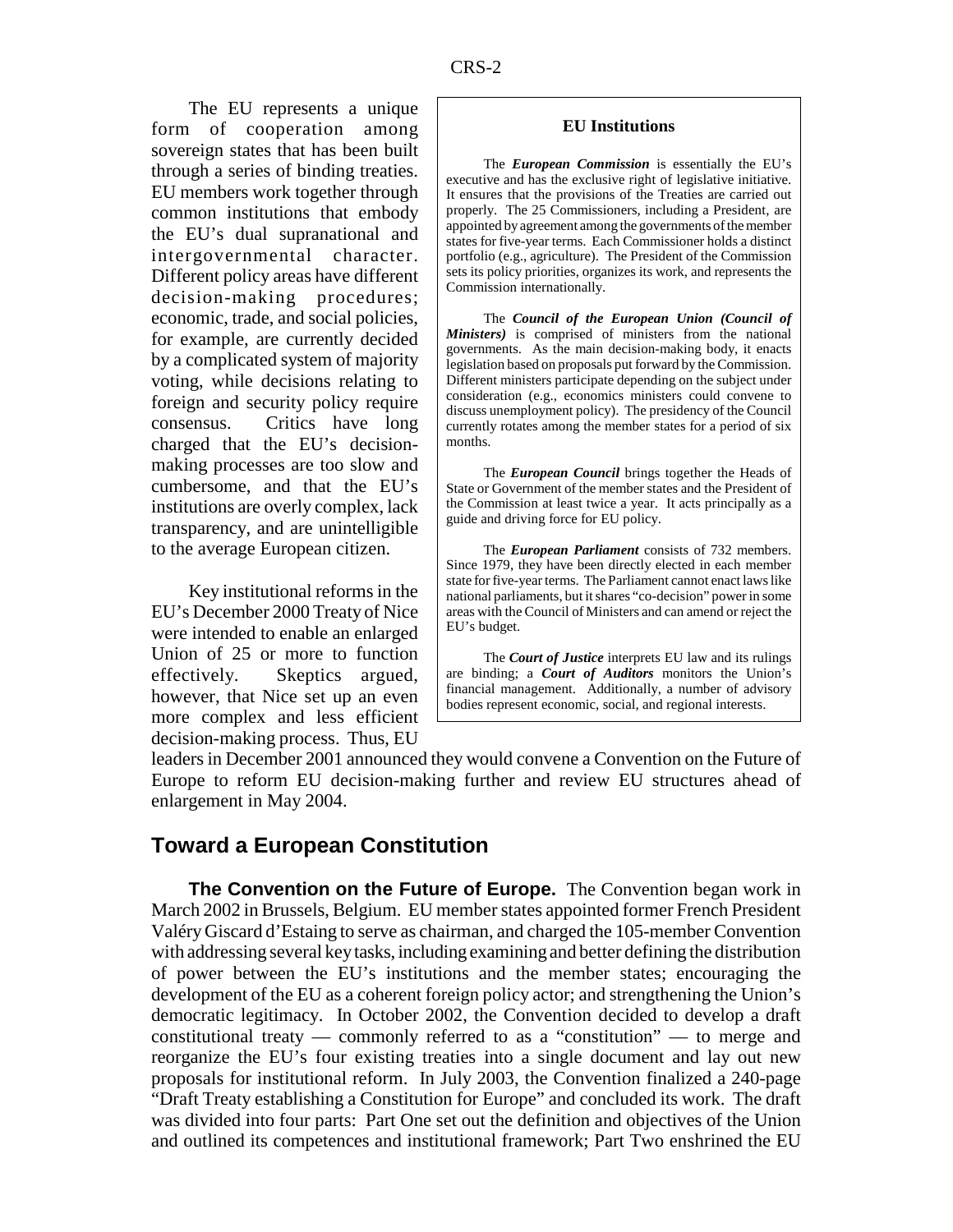Charter of Fundamental Rights, completed in 2000, into EU law; Part Three addressed the policies and functioning of the Union, detailing how the EU would reach and implement its decisions; Part Four spelled out "general and final provisions" dealing with procedures for the text's ratification and possible future revisions.

**The Intergovernmental Conference.** In October 2003, EU leaders convened an Intergovernmental Conference (IGC) to work out the definitive text of the new constitutional treaty to codify any alterations of the EU's structures and functions. The Convention on the Future of Europe's draft treaty from July 2003 served as the basis for discussions at the IGC. By December 2003, consensus had reportedly been reached on most issues, but EU leaders were unable to conclude the treaty primarily because of a dispute over the proposed voting rule changes. Spain and Poland feared that the simplified voting rules would give larger member states an advantage; the current weighted voting system tends to favor smaller and medium-sized states. The change in government following Spain's March 2004 election, however, helped break the deadlock; the new Spanish government dropped its predecessors' outright opposition to altering the voting rules, which forced Poland to be more flexible also. EU leaders succeeded in finalizing the constitution in June 2004; they signed it on October 29, 2004, and set November 2006 as the target date for the constitution's entrance into force.

## **The Ratification Crisis and Current Status**

In order to come into effect, the EU's constitutional treaty must be ratified by all 25 member states through either parliamentary approval or public referenda. Twelve states have fully completed ratification, but the constitution's future has been thrown into doubt following its rejection by French and Dutch voters in separate referenda in May and June 2005.<sup>1</sup> In both countries, some arguments against the constitution reflected concerns that it would enshrine liberal economic trends that could undermine French or Dutch social protections. In addition, many French and Dutch voters viewed a "no" vote as a way to express dissatisfaction with their unpopular national governments, the EU bureaucracy, and Turkey's prospective EU membership. Other reasons for rejecting the constitution differed. In France, some feared that the constitution — by paving the way for further EU enlargement — would erode French influence in the EU, while Dutch voters complained that the EU's big countries were already too strong and that certain provisions of the constitution would increase their power even more.

Following the French and Dutch "no" votes, it became unclear whether other EU members would proceed with their ratification plans. Proponents of moving forward hoped that if most members approved the constitution, this would help force a second vote in those states that rejected it. However, UK Foreign Secretary Jack Straw announced that there was "no point" in continuing to plan for a UK poll, and effectively postponed the UK's referendum indefinitely; some other member states have followed suit. At their June 2005 summit, EU leaders reaffirmed their commitment to the constitution but announced that decisions about the timing of ratification were for each member state to determine. They acknowledged that the initial ratification deadline of November 2006 was no longer tenable and did not set a new target date. Experts say this decision effectively puts the constitution on hold until at least mid-2007, after France's

<sup>&</sup>lt;sup>1</sup> French voters rejected the constitution by 55% to 45%; Dutch voters rejected it by 62% to 38%.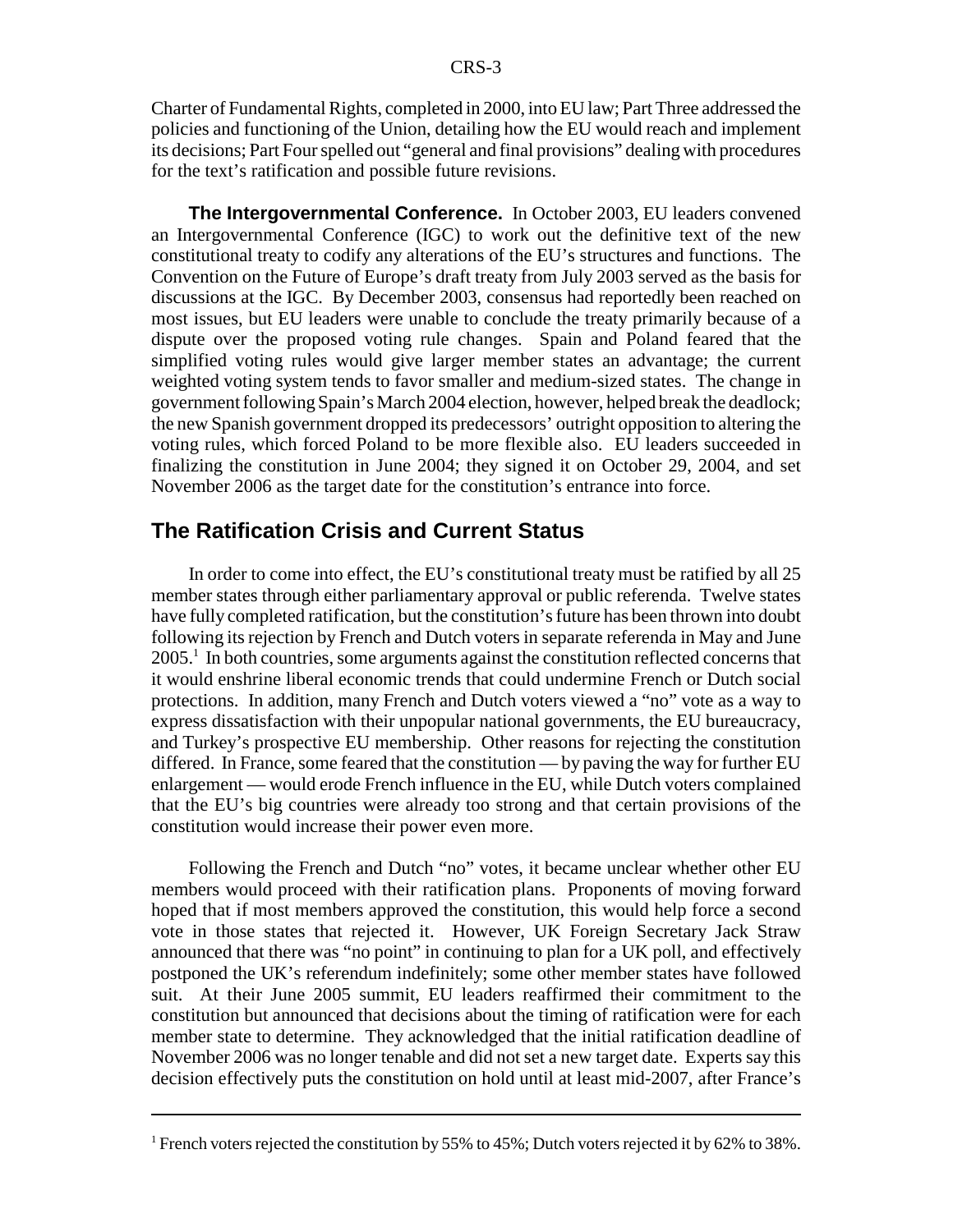next general election. Nevertheless, some members are continuing with ratification; in July 2005, voters in Luxembourg approved the constitution. EU leaders are expected to discuss the future of the constitution at their upcoming June 2006 summit.

EU officials are quick to emphasize that the EU can continue to operate without the constitution and could enlarge further under the rules set out in the Nice Treaty of 2000. Some commentators speculate that certain elements of the EU constitution could be implemented by agreement among EU leaders or by amending the existing EU treaties. Others suggest that parts of the constitutional treaty might be renegotiated, although this would likely be extremely difficult given that the existing draft is already replete with compromises among member states and because opposition to the treaty comes from disparate directions. The EU may be facing a period of stagnation, at least in the short term, as members grapple with internal reforms and the EU's future shape and identity. Given that considerable opposition to the constitution is tied to concerns about EU enlargement, some predict that the "no" votes could also impede efforts toward further expansion, especially to Turkey and possibly the Balkans.<sup>2</sup>

## **Key Provisions in the EU's Constitution**

The text of the EU's constitutional treaty is 341 pages.<sup>3</sup> Major changes to the EU's governing institutions, decision-making processes, and policies include:

- ! *A New President of the European Council*. The constitution abolishes the rotating six-month presidency in favor of an individual — elected by member states for a term of two and one-half years, renewable once to ensure policy continuity and raise the EU's profile on the world stage.
- ! *A New EU Foreign Minister*. This new post is also intended to boost the EU's international visibility, and combine into one position the current responsibilities of the Council's High Representative for the EU's Common Foreign and Security Policy (CFSP) and the External Relations Commissioner, who coordinates the European Commission's diplomatic activities and manages the EU's development programs. The EU foreign minister will be an agent of the Council of Ministers (representing the member states), as well as a Vice-President of the Commission.
- ! *A Revamped European Commission*. In the first Commission appointed under the constitution, each member will retain one Commissioner. After this term (in 2014), to help decrease gridlock, the number of Commissioners will be reduced to correspond to two-thirds of the number of member states. Small states had initially opposed slimming down the Commission, fearing that it would decrease their influence.

<sup>&</sup>lt;sup>2</sup> "Humbled EU Leaders Scrap Constitution Deadline," *Financial Times*, (FT), June 17, 2005; "Britain Postpones Plans for EU Referendum," *FT*, June 6, 2005; "Varied Reasons Behind Dutch No," BBC News, June 1, 2005.

<sup>&</sup>lt;sup>3</sup> Text of the EU's constitutional treaty is available on the EU's website [http://europa.eu.int/ constitution/index\_en.htm].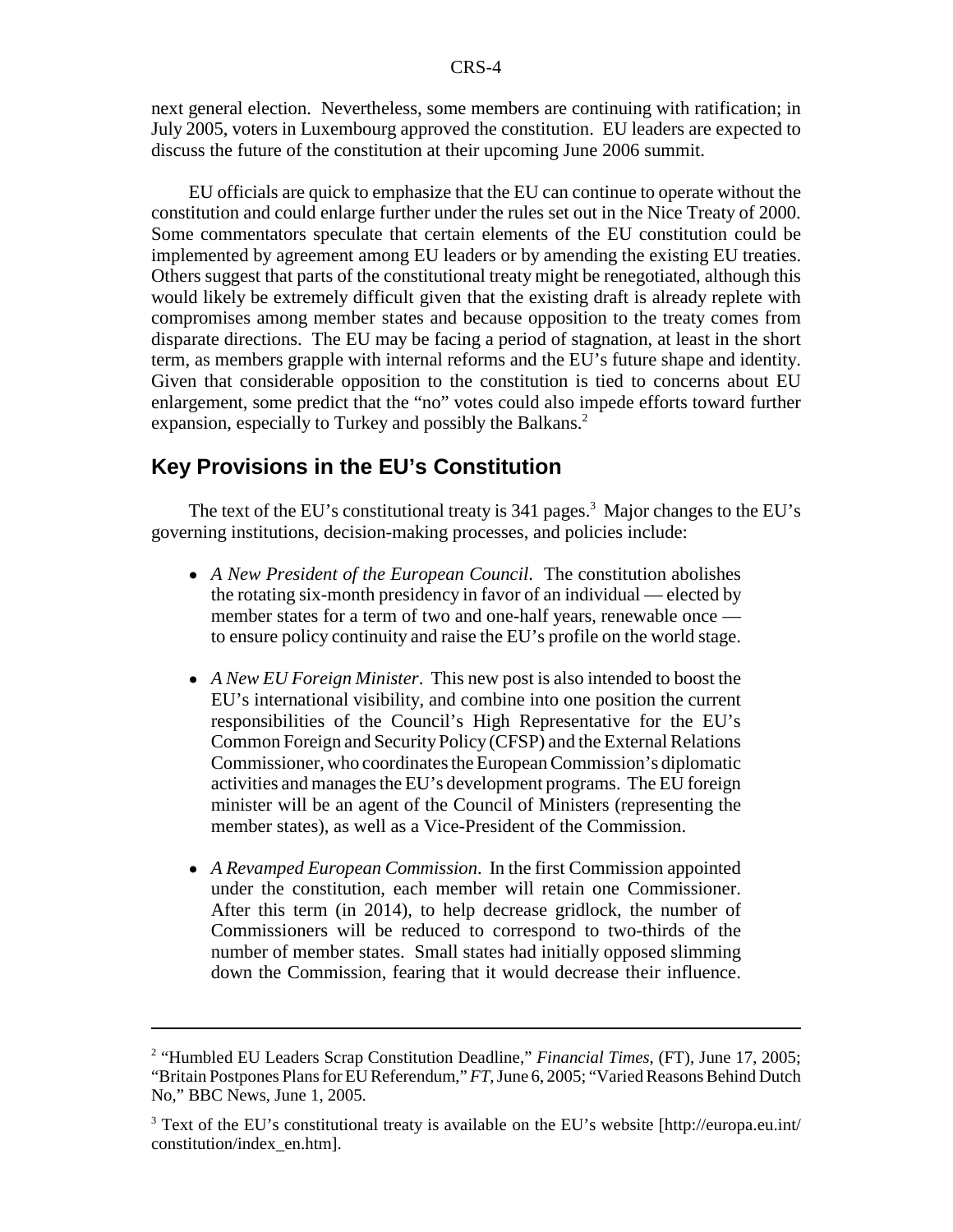However, the European Council may alter the number of Commissioners, thus leaving the door open to a larger Commission in the future.

- ! *Increased Parliamentary Powers*. The constitution extends the European Parliament's right of "co-decision" with the Council of Ministers to many additional policy areas, including agriculture and home affairs issues. It caps the Parliament at 750 and includes other provisions to encourage closer ties between EU bodies and national parliaments.
- ! *Simplified Voting Procedures*. The constitution simplifies the EU's current system of Qualified Majority Voting (QMV), a complex weighted voting formula. Beginning in 2009, decisions made by QMV will pass if supported by 55% of member states (comprising at least 15 of them) representing at least 65% of the EU's population. A blocking minority must consist of at least four countries. The use of QMV is also expanded to policy areas previously subject to unanimity, including asylum and immigration. Member states will retain national vetoes, however, in sensitive areas such as taxation and most aspects of foreign policy.
- ! *A New Exit Clause*. The text sets out for the first time in EU law procedures for a member state to voluntarily withdraw from the Union. It also retains EU provisions that allow certain rights of a member state to be suspended if it is deemed to have breached core EU values.
- ! *A New Solidarity Clause*. This provision affirms that the EU "shall act jointly in a spirit of solidarity" if any member is the victim of a terrorist attack or other natural or man-made disaster; it calls on member states to offer assistance, including military resources, to the victimized member.
- ! *Steps Toward Building a Common Defense Policy*. The text asserts that the Union shall seek "the progressive framing of a common Union defense policy," which "will lead to a common defense." It establishes a "mutual assistance clause" permitting a member state that is the victim of armed aggression to ask for military assistance from the other members. Member states may also engage in "structured cooperation," which would allow a smaller group of members — especially those with higher-end defense capabilities — to cooperate more closely on military issues. And the text calls for a "European Armaments, Research, and Military Capabilities Agency" to coordinate defense technology research, encourage harmonization of arms procurement procedures, and ensure interoperability of defense equipment throughout the EU.4

Almost all of the changes in the constitution represent compromises between member states who favor greater EU integration and those who prefer to keep the Union on an intergovernmental footing in which member states can better guard their national

<sup>&</sup>lt;sup>4</sup> For more information, see "The CER Guide to the EU's Constitutional Treaty," The Centre for European Reform, July 15, 2004; and "What the EU Constitution Says," BBC News, June 22, 2004.